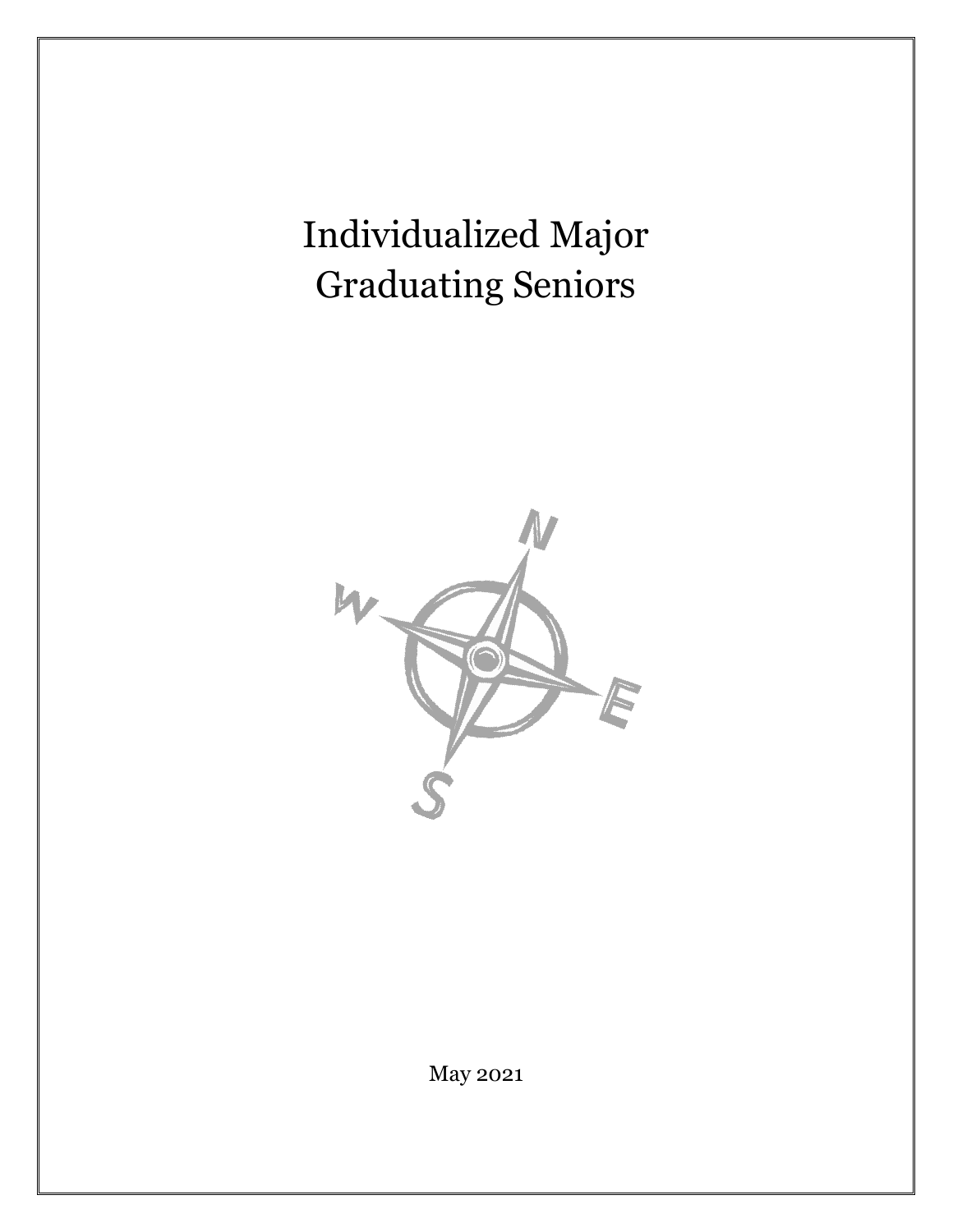# December 2020 Graduates

# **Mackenzie Blanusa**

CLAS IMJR: Atmospheric Science (BS) Dual Degree: Marine Sciences Minor: Mathematics Dean's List 3 Semesters Internship: Cooperative Institute for Modeling the Earth System (CIMES) Internship, Princeton/NOAA GFDL (March 2021-May 2021) UConn SURF Grant: The Effect of Storm Type and Source Region on the Chemical Composition of Precipitation along the Long Island Sound Coastline" (Summer 2019) New England Scholar (2019, 2020) Primary Advisor: Robert Mason (MARN) Thesis Supervisor: Claudia Koerting (MARN) Thesis: The Effect of Storm Type and Source Region on the Chemical Composition of Precipitation at Avery Point

# **Emily Burke**

CLAS IMJR: Youth Development and Wellness (BA) Honors Program Dean's List 7 Semesters Primary Advisor: Blair Johnson (PSYC) Thesis Supervisor: Marlene Schwartz (HDFS) Thesis: Difference Between Policy Language and Implementation of School Wellness Policies: the WellSAT-I

# **Alexander Chiu**

CLAS IMJR: Religious Thought (BA) Double Major: English Dean's List 4 Semesters Primary Advisor and Thesis Supervisor: Richard Sosis (ANTH) Thesis: Diabolisations of Spirits by Christian Missionaries in 16<sup>th</sup> Century China

## **Matthew Jane**

CLAS IMJR: Computational Neuroscience (BS) Dean's List 1 Semester Primary Advisor and Thesis Supervisor: James Chrobak (PSYC) Thesis: The incremental predictive validity of the upper tail of cognitive ability on socioeconomic variables

## **Brian Keating**

CLAS IMJR: Sport Promotion (BA) Dean's List 1 Semester Internship: Hospitality and Operations Intern for PGA Championship Primary Advisor: Thomas Meade (COMM)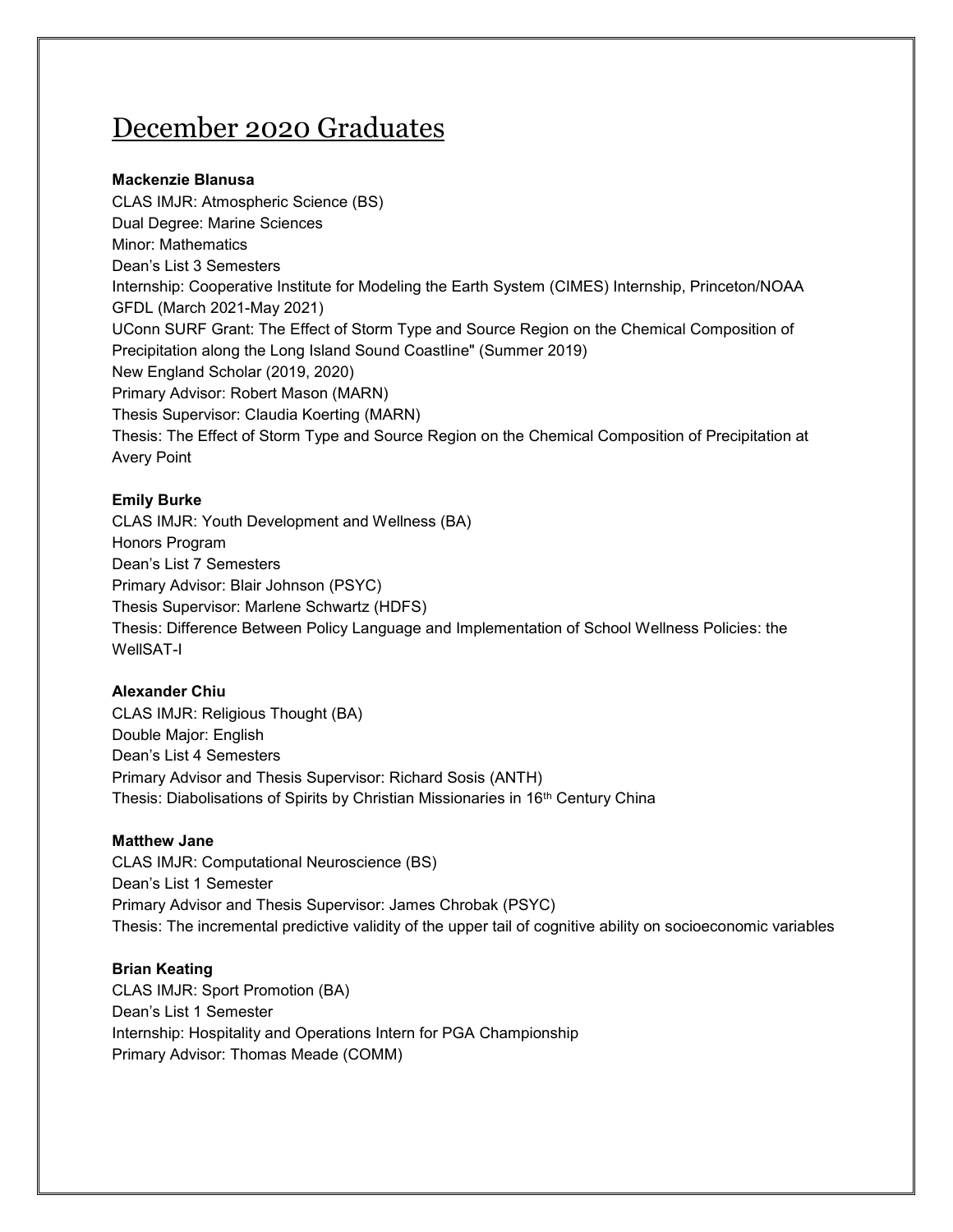## **Anneke Levine**

CLAS IMJR: Global Health (BA) Minor: Sustainable Community Food Systems Honors Program Dean's List 6 Semesters Primary Advisor: Chrystal Smith (ANTH) Thesis Supervisor: Sarah Willen (ANTH) Thesis: On Listening: A Praxis towards Global Health

## **Allan Quade**

CLAS IMJR: Crime, Law, and Justice (BA) Double Major: Psychology Minor: Sociology Dean's List 2 Semesters Internship: Greater Hartford Legal Aid New England Scholar (2018) Primary Advisor: Blair Johnson (PSYC)

#### **Valeria Sarmiento**

CLAS IMJR: Global Health and Nutrition (BA) Dual Degree: Molecular and Cell Biology Dean's List 3 Semesters IDEA Grant (2019) Investigating the Mechanisms of Plastid Division in the Human Pathogen Toxoplasma gondii Primary Advisor: César Abadía (ANTH)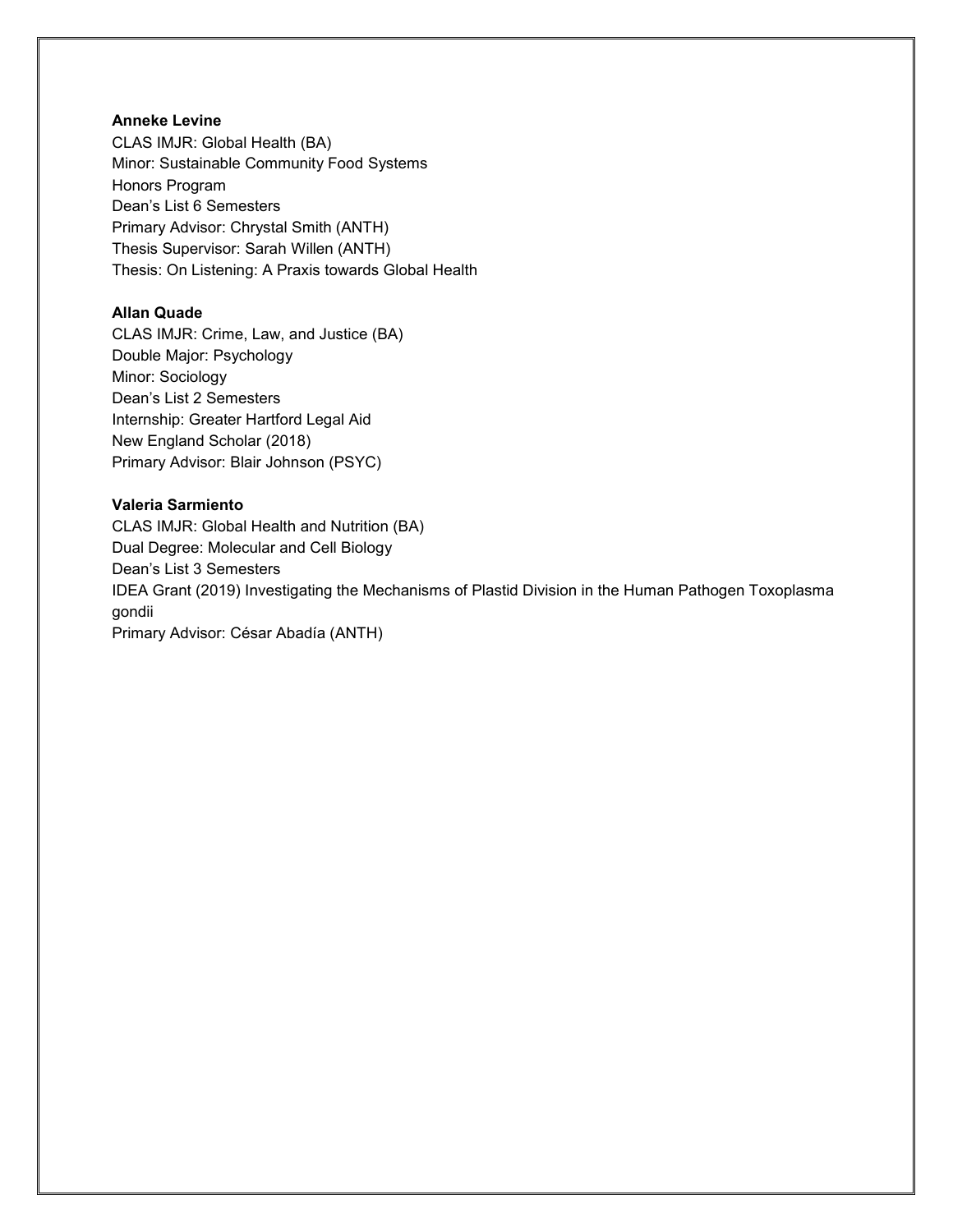# May 2021 Graduates

## **Jason Alaska**

CLAS IMJR: Law and Urban Development (BA) Dual Degree: Business Real Estate Dean's List 2 Semesters Primary Advisor and Thesis Supervisor: Thomas Miceli (ECON) Thesis: Assessing the Aftermath of Eminent Domain Takings

#### **Brielle Berkowitz**

CLAS IMJR: Global Healthcare (BA) Double Major: Anthropology Dean's List 4 Semesters Babbidge Scholar (2020) New England Scholar (2019) Primary Advisor: Pamela Erickson (ANTH)

#### **Sydney Bond-Cavanagh**

CLAS IMJR: Documentary Filmmaking in the Marine World (BA) Dean's List 1 Semester Primary Advisor: Helen Rozwadowski (HIST) Thesis: The New Wave

## **Rei Bufi**

CLAS IMJR: Art, Globalization, and Activism (BA) Duel Degree: Molecular and Cell Biology (BS) Minors: Physiology and Neurobiology, Human Rights Dean's List 2 Semesters Internship: Excellence in Cardiovascular Sciences at Wake Forest School of Medicine (Summer 2019), LiveWell Dementia Specialist (January-May 2021) Summer Undergraduate Research Fund (SURF) Award (2020) New England Scholar (2020) Primary Advisor: Samuel Martínez (ANTH)

#### **Michael Burke**

CLAS IMJR: Consumer Behavior (BA) Minor: Economics Primary Advisor: David Atkin

#### **Luis Castaneda**

CLAS IMJR: Healthcare and Social Inequality (BA) Primary Advisor: Edna Brown (HDFS)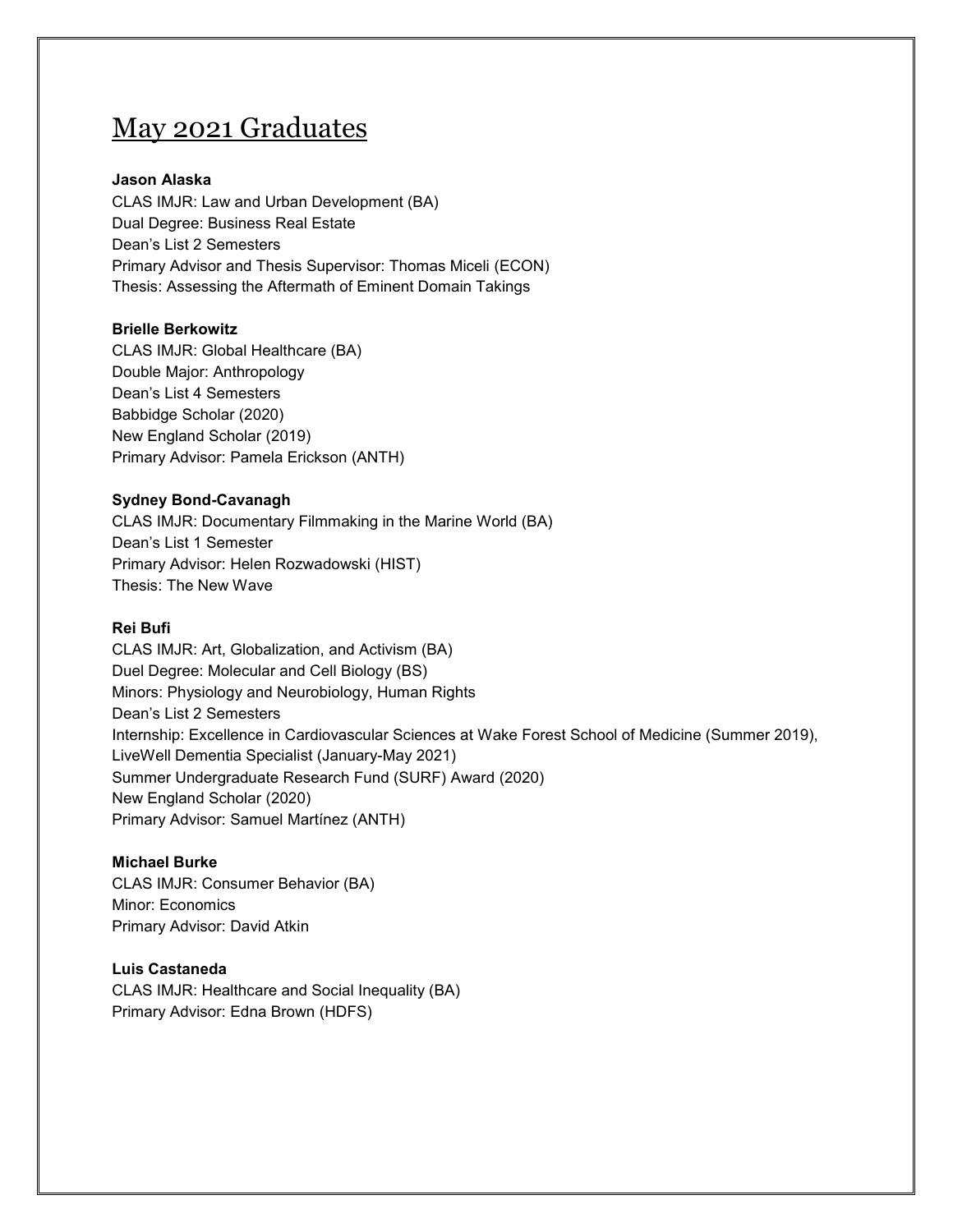#### **Brenda Castillo Jiminian**

CAHNR IMJR: Child Development and Health (BS) Minor: Human Development and Family Sciences Primary Advisor: Jessica Beaudet (AHS) Thesis Supervisor: Tania Huedo-Medina (AHS) Thesis: Sexual Health Promotion and Disease Prevention Among Latino Populations

#### **Kayla Claiborne**

CLAS IMJR: East Asian Studies (BA) Double Major: Political Science Primary Advisor: Alexis Dudden (HIST)

## **Daniel Cole**

CLAS IMJR: Sport Promotion (BA) Minor: Digital Marketing and Analytics Dean's List 2 Semesters Primary Advisor: Rory McGloin (COMM)

#### **Jake DeFrancesco**

CLAS IMJR: Neuroscience (BS) Honors Program Dean's List 2 Semesters Primary Advisor: Geoffrey Tanner (PNB) Thesis Supervisor: Holly Fitch (PSYC) Thesis: Compounding Effects of SES on Pre-Natal Neurological Health

#### **Anna Deneen**

CLAS IMJR: Global Studies (BA) Dean's List 2 Semesters Study Abroad: Italy (Spring 2019) Internship: Gottier Investments, Windsor, CT Primary Advisor: Mark Boyer (GEOG)

#### **Erin Dennehy**

CLAS IMJR: Law and Society (BA) Double Major: Political Science Honors Program Special Program in Law Dean's List 6 Semesters Internship: UConn Honors Congressional Internship, Legal Recruiting Intern at Robinson + Cole (Summer 2019) SHARE Grant Recipient, IDEA Grant Recipient (AY 2020-21) Babbidge Scholar (2019), New England Scholar (2018) Phi Beta Kappa Primary Advisor: Jeffrey Dudas (POLS) Thesis Supervisor: Virginia Hettinger Thesis: Public Perception of the Legitimacy of the Supreme Court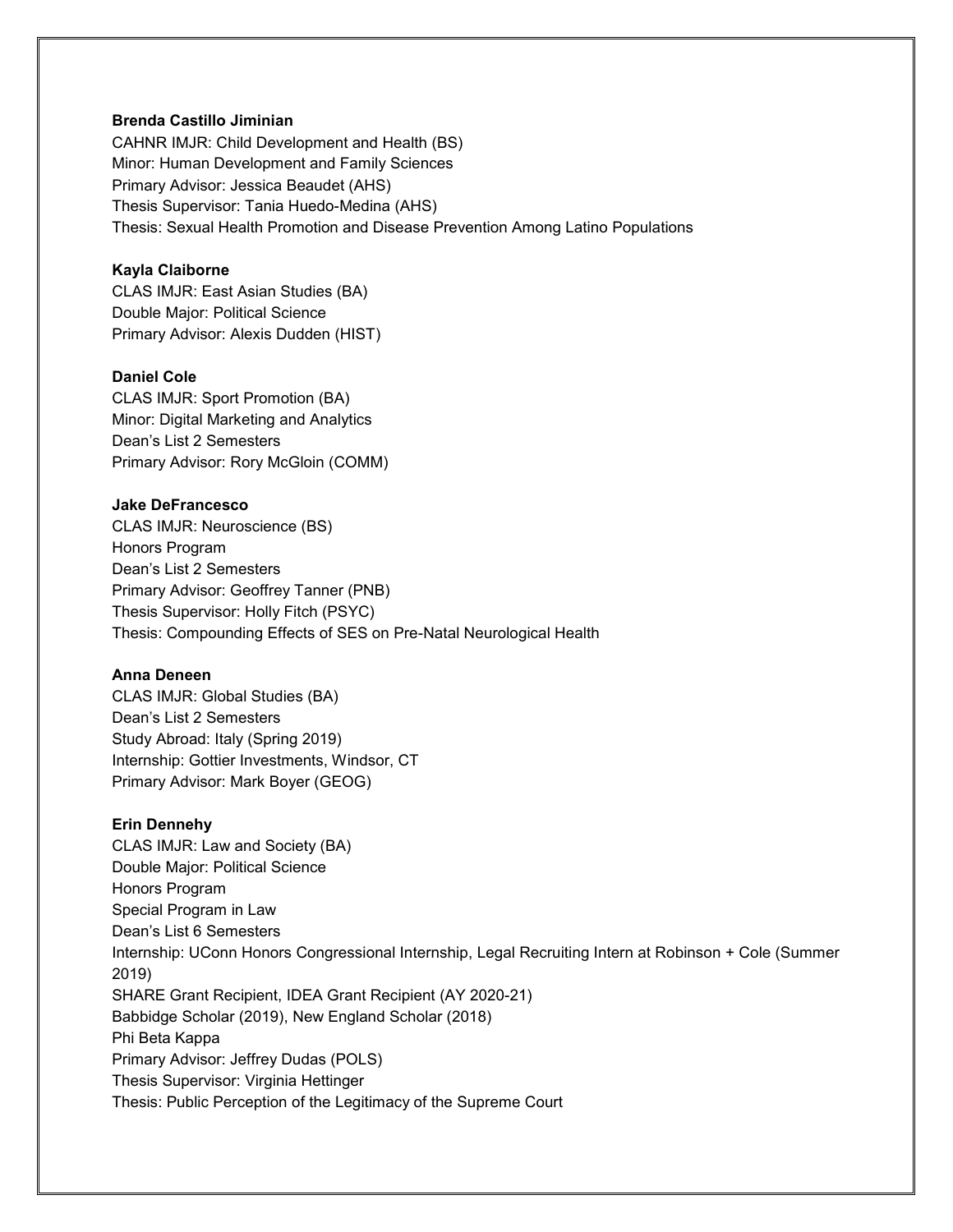#### **Molly Desrochers**

CLAS IMJR: International Law, Rights, and Justice (BA) Double Major: English Dean's List 3 Semesters Study Abroad: University of Edinburgh, Scotland (Spring 2019) Primary Advisor: Molly Land (HRTS/LAW) Thesis Supervisor: Sara Silverstein Thesis: The Impact of Media on the Rohingya Crisis: The Resurgence of Anti-International Opinion during the International Court of Justice Case against Myanmar

## **Alisha Drabek**

CLAS IMJR: Women, Health, and Wellness (BA) Primary Advisor: Phoebe Godfrey (SOCI)

## **Brianna Dyer**

CLAS IMJR: Global Studies (BA) Double Major: Human Rights Minor: French Honors Program Dean's List 7 Semesters Study Abroad: Copenhagen, Denmark (Spring 2020) Internship: ICTY Digital Archive Project at the Thomas J. Dodd Center Kaplan Scholarship (Dec 2020), Open Society Foundation Human Rights Scholarship (Aug 2020), Aetna Writing in the Disciplines Award (Paper topic: Genocide in Xinjiang) New England Scholar Alpha Lambda Delta Primary Advisor: Charles Lansing (HIST) Thesis Supervisor: Richard Wilson (ANTH) Thesis: Ethnic Cleansing within International Law

## **Floraine Evardo**

CLAS IMJR: Human Health (BS) Honors Program Dean's List 2 Semesters Primary Advisor: Kiet Tran (CHEM) Thesis Supervisor: César Abadía (ANTH) Thesis: The Right to Health and the Philippine Drug War

## **Yuliya Faryna**

CLAS IMJR: Global Health (BS) Minor: Molecular and Cell Biology Honors Program Dean's List 5 Semesters Bridge to Guanin Alternative Break to the Dominican Republic Primary Advisor: Chrystal Smith (ANTH) Thesis Supervisor: Elizabeth Kline (MCB) Thesis: Risk Factors for WIC Non-Participation by Parents of Eligible Children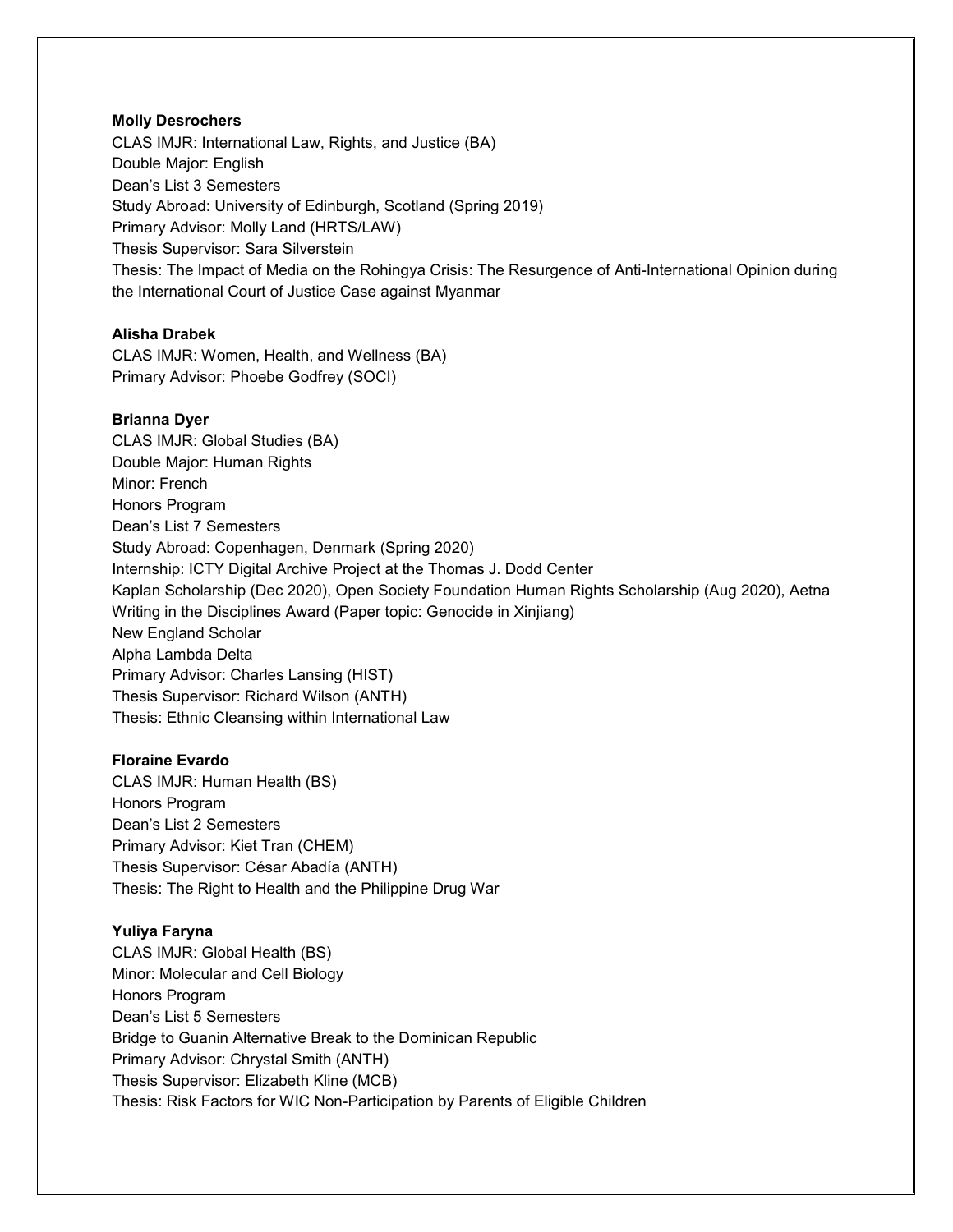#### **Simone Fournier**

CLAS IMJR: Healthcare and Aging (BA) Honors Program Dean's List 5 Semesters Internship: Texas Department of Health and Human Services Office of Aging Coordination IDEA Grant (Summer 2020) Barriers to End of Life Planning Among Connecticut Older Adults Primary Advisor: Terry Berthelot (HDFS) Thesis Supervisor: Edna Brown (HDFS) Thesis: Factors in End of Life Planning Among Connecticut Older Adults

#### **Justin Franklin**

CLAS IMJR: Data Science (BA) Minor: Computer Science Internship: Experimental Machine Learning Subdivision at Travelers, Hartford, CT Primary Advisor and Thesis Supervisor: Jun Yan (STAT) Thesis: Comparison of Fraud Detection Methods: A Case Study with Insurance

#### **Jonathan Granata**

CAHNR IMJR: Exercise Physiology and Nutrition (BS) Dean's List 1 Semester Primary Advisor: Douglas Casa (KINS)

#### **Olivia Hamula**

CLAS IMJR: Global Studies (BA) Minor: Political Science Study Abroad: Paris, France (Spring 2020) Internship: HeadCount (Summer 2020) Primary Advisor: Richard Langlois (ECON)

## **Grace Anne Da Fonseca Pinto Herrick**

CLAS IMJR: Global Health (BA) Honors Program Dean's List 1 Semester Primary Advisor: Sarah Willen (ANTH) Thesis Supervisor: Rhiannon Smith (PSYC) Thesis: The Critical Need for Early Childhood Development Programs in Uganda

#### **Madison Isherwood**

CLAS IMJR: Sport Promotion (BA) Internship: UConn Athletics Gameday Assistant Primary Advisor: David Atkin (COMM)

#### **Aaron Johnson**

CAHNR IMJR: Sustainable Urban Design (BS) Study Abroad: Portugal (Summer 2019) Primary Advisor and Thesis Supervisor: Mariana Alfonso Fragomeni (PSLA) Thesis: Remote Co-Design for Detroit City Planning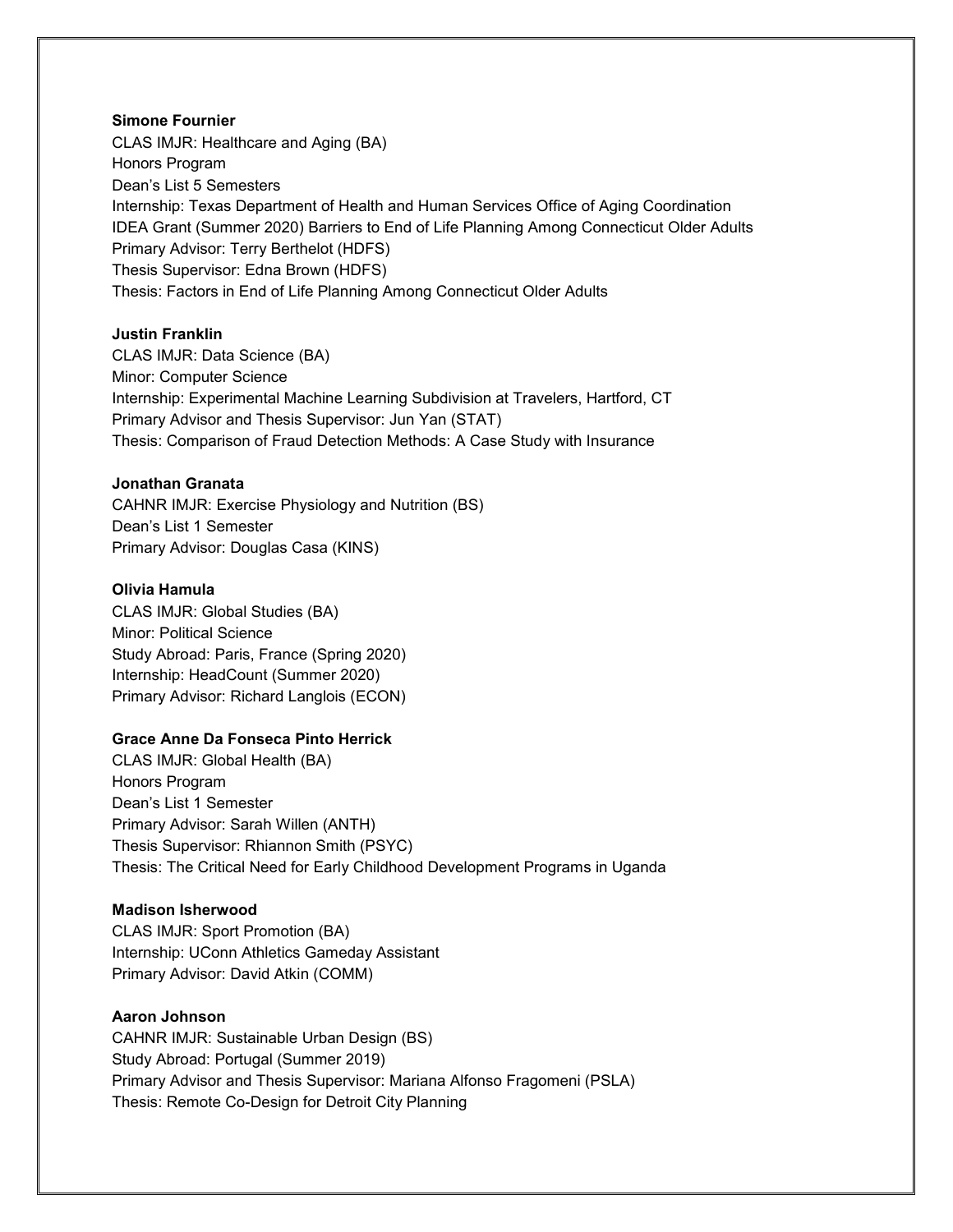## **Derek Jones**

CLAS IMJR: Sport Promotion (BA) Double Major: Communication Primary Advisor: Thomas Meade (COMM)

# **Soumee Kar**

CLAS IMJR: Human Computer Interaction (BA) Minor: Computer Science Internship: Graphic Design and Multimedia Intern at Guiding Light Orphans, Inc., Avon, CT (Jan 2021 - May 2021), UX/UI Designer at The Werth Institute, VentureWerx Project (March 2021 - May 2021) Primary Advisor: Saraswathi Bellur (COMM)

# **Apoorva Kulkarni**

CLAS IMJR: Human-Computer Interaction (BA) Minor: Computer Science Dean's List: 2 semesters Internship: Product Design Intern at Vital Strategies, NY (Jan - Aug 2021) Primary Advisor: Saraswathi Bellur (COMM)

# **Fatou Lack**

CAHNR IMJR: Exercise and Nutritional Health (BS) Dean's List 1 Semester Primary Advisor: Douglas Casa (KINS)

# **Kyle Leite**

CLAS IMJR: Music Entrepreneurship (BA) Internship: Fall 2020- Warner Music Group Career Classroom Series Participant, Spring 2021- Finessed Media, Inc. (Multimedia Intern) Primary Advisor: David Atkin (COMM)

## **Jessica MacIntyre**

CLAS IMJR: Cognitive Neuroscience (BS) Honors Program Dean's List 6 Semesters Primary Advisor and Thesis Supervisor: John Salamone (PSYC) Thesis: Identifying Corticol Electrode Placements in the Rat Using Histological Techniques

## **Siara Maldonado**

CLAS IMJR: Global Health (BA) Honors Program Dean's List 3 Semesters Primary Advisor: Pamela Erikson (ANTH) Thesis Supervisor: Marysol Asencio (SOCI) Thesis: The Culture of Health Framework & COVID-19: Implications of Pandemic Inequities on Black and Latinx Communities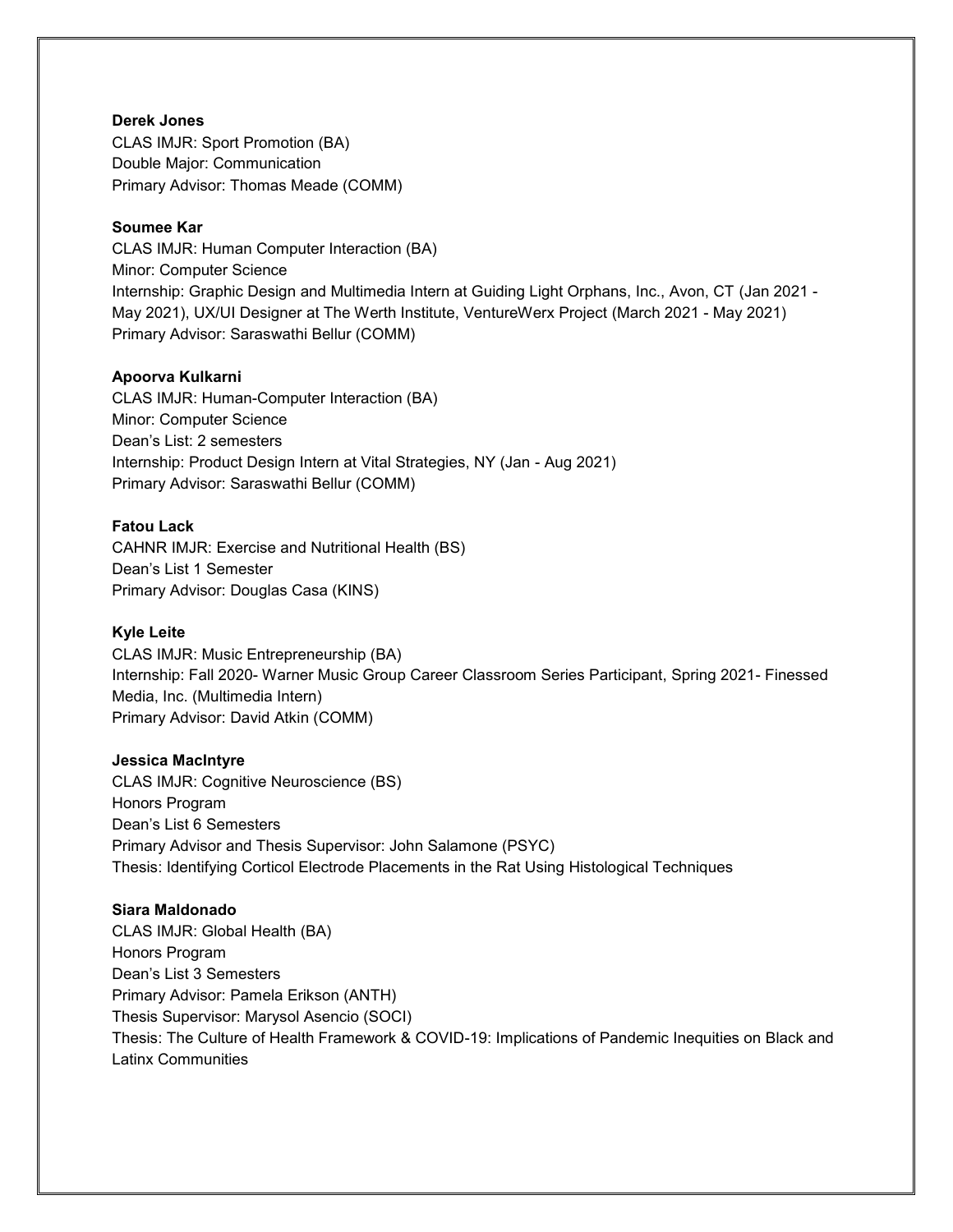#### **Paulina Maranges Perez**

CLAS IMJR: Development and Genetics (BS) Minor: Psychology Study Abroad: Umbra Institute, Perugia, Italy (Spring 2020) Internship: IQBiotech Genetics Laboratory (Summer 2019) Primary Advisor: John Salamone (PSYC)

#### **Natalya Marquez**

CLAS IMJR: Fashion Merchandising (BA) Minor: Digital Marketing and Analytics Study Abroad: London, England (Spring 2020) Primary Advisor: Stephen Stifano (COMM)

#### **Bryant Mercado**

CLAS IMJR: Law and Society (BA) Additional Degree: Management Internship: Traveler's Edge Program Primary Advisor: Kimberly Bergendahl (POLS)

#### **Imani Morgan**

CLAS IMJR: Health, Minorities, and Inequality (BA) Minor: Latino Studies Dean's List 2 Semesters Internship: The ELM Project Primary Advisor: Marysol Asencio (SOCI)

## **Shreya Murthy**

CLAS IMJR: Criminology (BA) Double Major: Human Rights Additional Degree: Finance University Scholar Honors Program IDEA Grant (2018) Human Rights Institute Internship Fellow (2019) Primary Major Advisor: Bradley Wright (SOCI) Thesis Supervisor: David Richards (POLS) Thesis: Working Toward a Safer Future: Mitigating the Effects of Regulatory Capture in the Aviation **Industry** 

#### **Lily Muzzarelli**

CLAS IMJR: Inequality, Rights, and Justice (BA) Double Major: Political Science Dean's List 2 Semesters Internship: Holyoke Police Department, Holyoke, Massachusetts (Fall 2019), Primary Advisor: Michael Morrell (POLS)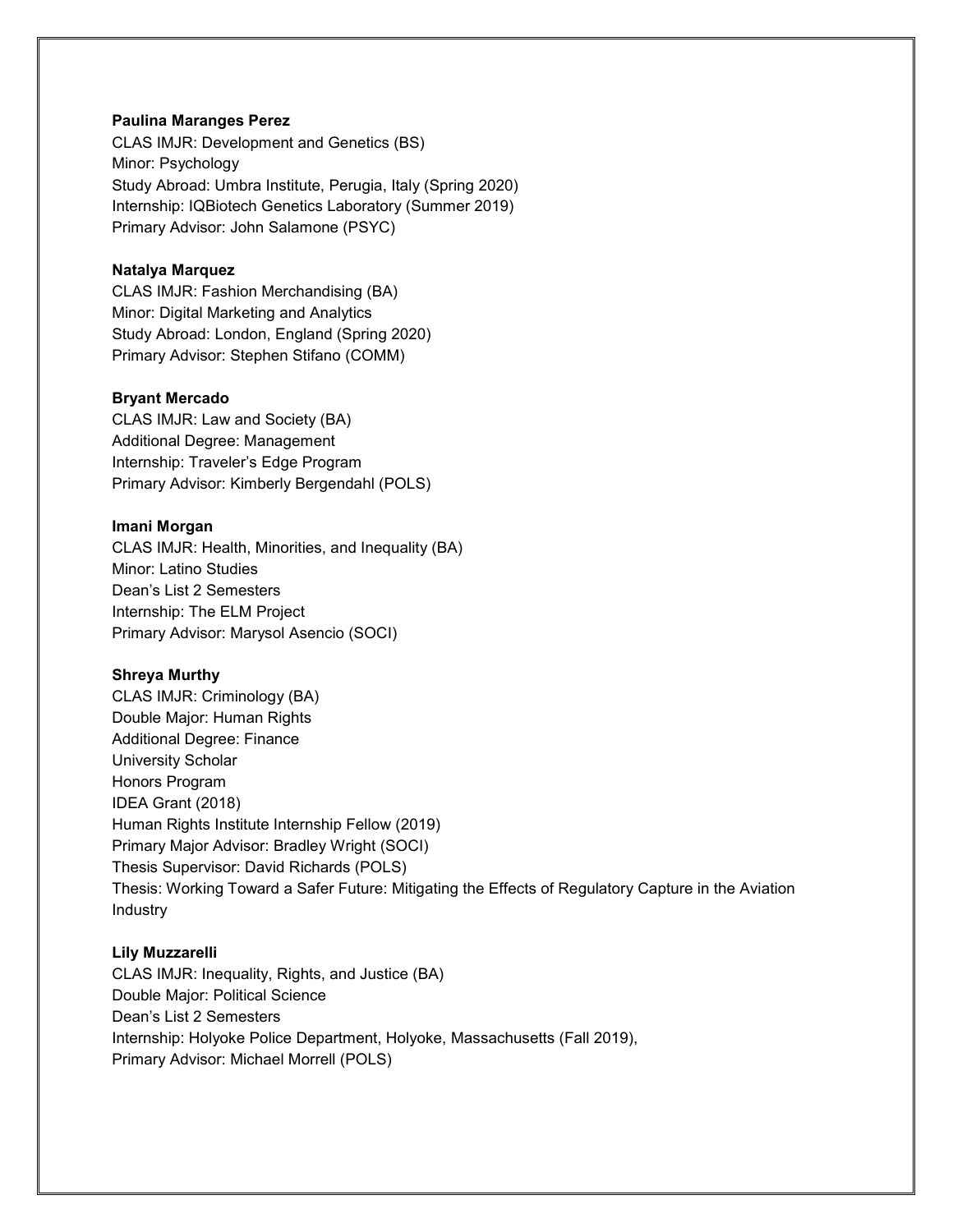## **Laura Nardelli**

CLAS IMJR: Organizational Behavior and Leadership (BA) Minor: Communication Internship: Agency Communications Department, New York Life Insurance Company (Summer 2019), Marketing Department, New York Life Insurance Company (2020) Primary Advisor: Janet Barnes-Farrell (PSYC)

#### **Hayley Newhouse**

CLAS IMJR: Human Resources and Work (BA) Minor: Business Fundamentals Internship: Travelers Insurance, Human Resources Leadership Development Program (HRLDP) (Summer 2020) Sigma Alpha Pi (The National Society for Leadership and Success), Certification in Professional Development Primary Advisor: David Atkin (COMM)

## **Francisco O'Toole**

CLAS IMJR: Global Studies (BA) Double Major: Arabic and Islamic Civilizations Primary Advisor: Jeremy Pressman (POLS)

#### **Dengkaiyi Ou**

CLAS IMJR: Sport Operations (BA) Dean's List 1 Semester Phi Beta Kappa Internships with Wuxi Broadcast and TV Station and the Wuxi Snooker World Cup; Teaching Assistant at the Nike Training Camp; and Assistant Coach in HS Men's Basketball Team Primary Advisor: Stephen Stifano (COMM)

## **Bryn Sconzo**

CLAS IMJR: Fashion, Gender, and Culture (BA) Minor: Communication Dean's List 1 Semester Primary Advisor: David Atkin (COMM)

#### **Laura Skinger**

CLAS IMJR: Visual Media and Promotion (BA) Double Major: English Primary Advisor: Stephen Stifano (COMM)

## **Adriana Sowell**

CLAS IMJR: Sociomedical Sciences (BS) Primary Advisor and Thesis Supervisor: Sarah Willen (ANTH) Thesis: The Embodied Impacts of Racism and Covid 19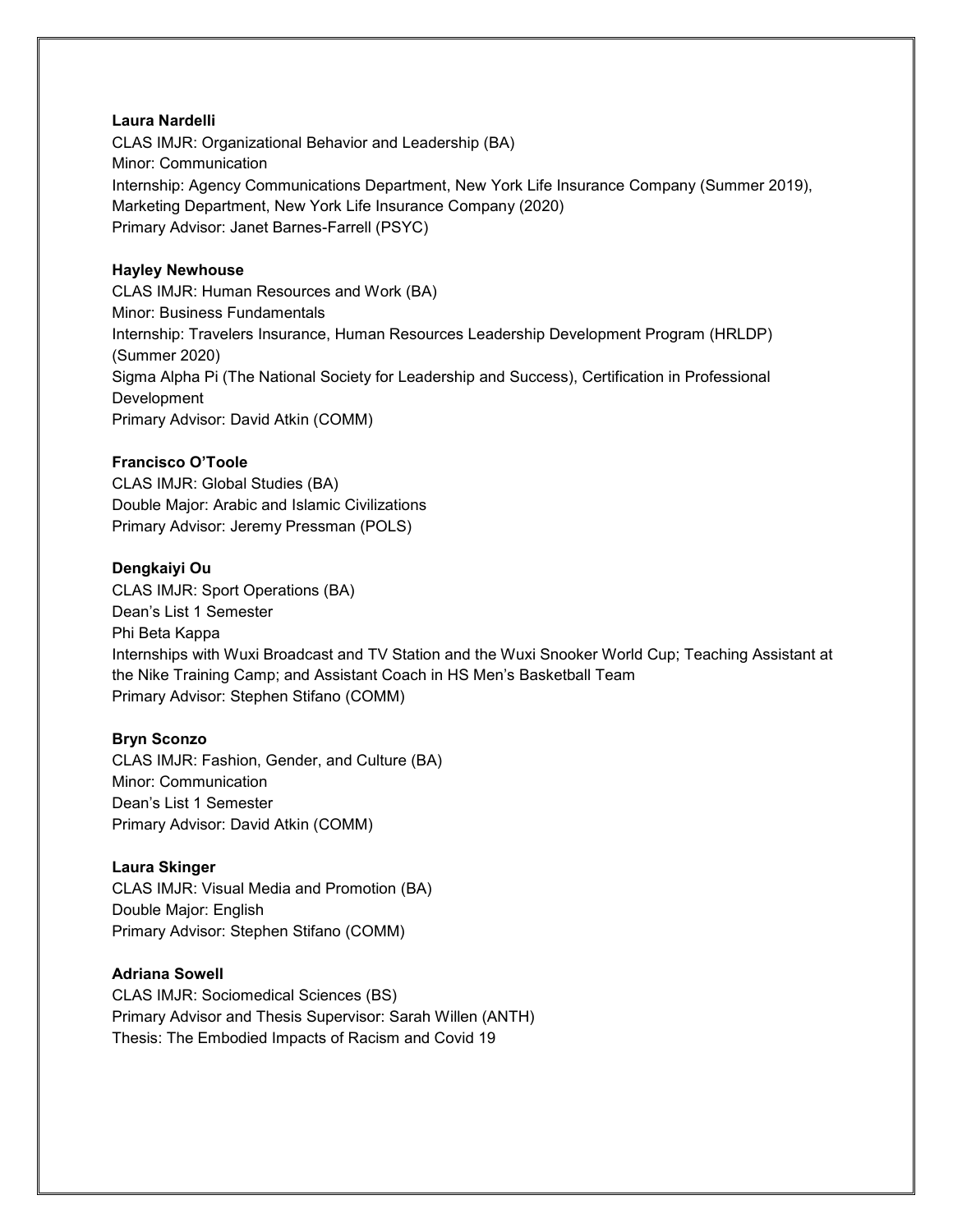## **Andrew Tammaro**

CLAS IMJR: Data Science (BS) Minor: Digital Marketing and Analytics Honors Program Dean's List 1 Semester Internship: Wealth Management Intern, Janney Montgomery Scott (Spring 2019-Spring 2021); Cooperate Strategy and Data Analytics Intern, 1BusinessWorld (Summer 2020-Spring 2021) Primary Advisor: Jun Yan (STAT) Thesis Supervisor: Haim Bar (STAT) Thesis: NFL Front Office Analytics with R

## **Desiree Torres**

CLAS IMJR: Film and Social Justice (BA) Double Major: Political Science Dean's List 2 Semesters Primary Advisor: Jeffrey Ogbar (HIST)

## **Lucie Turkel**

CLAS IMJR: Comparative Literacy and Cultural Studies (BA) Honors Program Dean's List 6 Semesters Study Abroad: Granada, Spain (Spring 2020) Internship: Digital Editorial Intern, Reader's Digest (Summer 2020); Communications Intern, The Connecticut Forum (Fall 2020-Spring 2021); Writing Intern, The Phi Beta Kappa Society (Spring 2021) Phi Beta Kappa, Honorable Mention for the Aetna Writing in the Disciplines Award Humanities division (2020), Alpha Lambda Delta, First Place for the Jennie Hackman Memorial Prize for Short Fiction (2018) Primary Advisor: Martha Cutter (ENGL)

Thesis Supervisor: Jeffrey Obgar (HIST)

Thesis: Comparing African Cultural Retention and its Effect on Racial Attitudes in the Music and National Identities of Cuba and the United States

## **Morgan Webb**

CLAS IMJR: Visual Media and the Environment (BA) Primary Advisor: Stephen Stifano (COMM)

## **Christopher Wiezbicki**

CLAS IMJR: Crime, Law, and Justice (BA) Double Major: Political Science Honors Program Dean's List 5 Semesters Internship: Legal Field Primary Advisor: Brad Wright (SOCI) Thesis Supervisor: Kimberly Bergendahl (POLS) Thesis: Racial Disparities Ignored: Examining the Effects of a Ban on Affirmative Action on Increased Minority Arrest Rates in Michigan's Juvenile Justice System